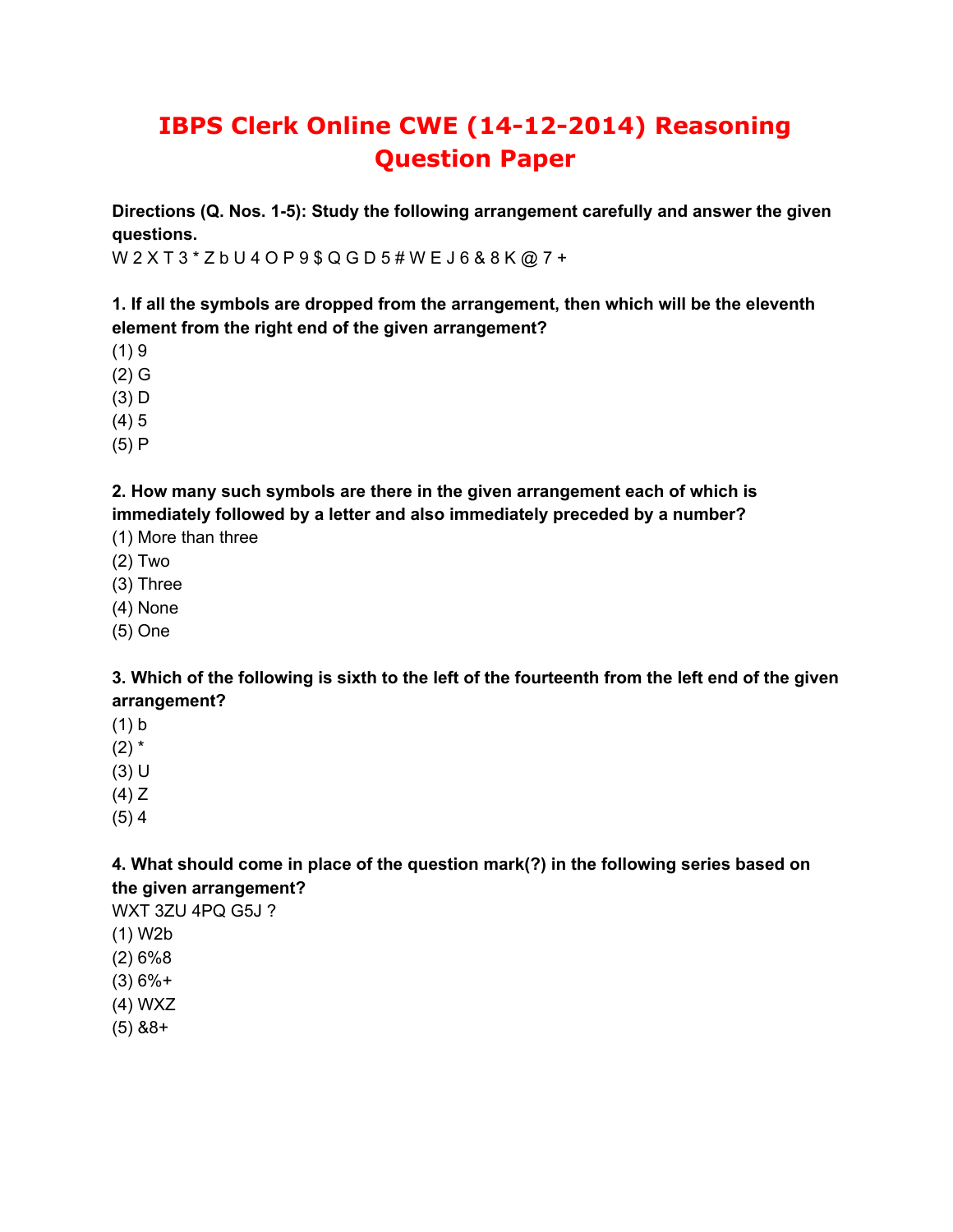**5. Four of the following five are alike in a certain way based on their positions in the given arrangement and so form a group. Which is the one that does not belong to the group?**

- (1) TW3
- $(2) @ 2\%7$
- (3) G9D
- (4) b3U
- (5) \$9Q

**Directions (Q. Nos. 6-10): The questions is based on the five three-digit numbers given below.**

**476 538 289 814 753**

**6. Which of the following is the second digit of the three digit number obtained by subtracting the lowest number from the highest number?**

- $(1) 2$
- (2) 3
- (3) 4
- (4) 6
- (5) 7

7. If '1' is added to the first digit in each number and then the position of the first and the **third digits are interchanged. Which of the following will be the third digit of the second highest number thus formed?**

- $(1) 6$
- $(2)$  4
- (3) 2
- (4) 8
- (5) 7

**8. In which of these digits, the sum of all the three digits is an even number?**

- (1) 753
- (2) 538
- (3) 269
- (4) 476
- (5) 814

**9. Which of the following is the sum of the second and third digits of the second lowest number?**

- (1) 12
- (2) 15
- (3) 91
- (4) 11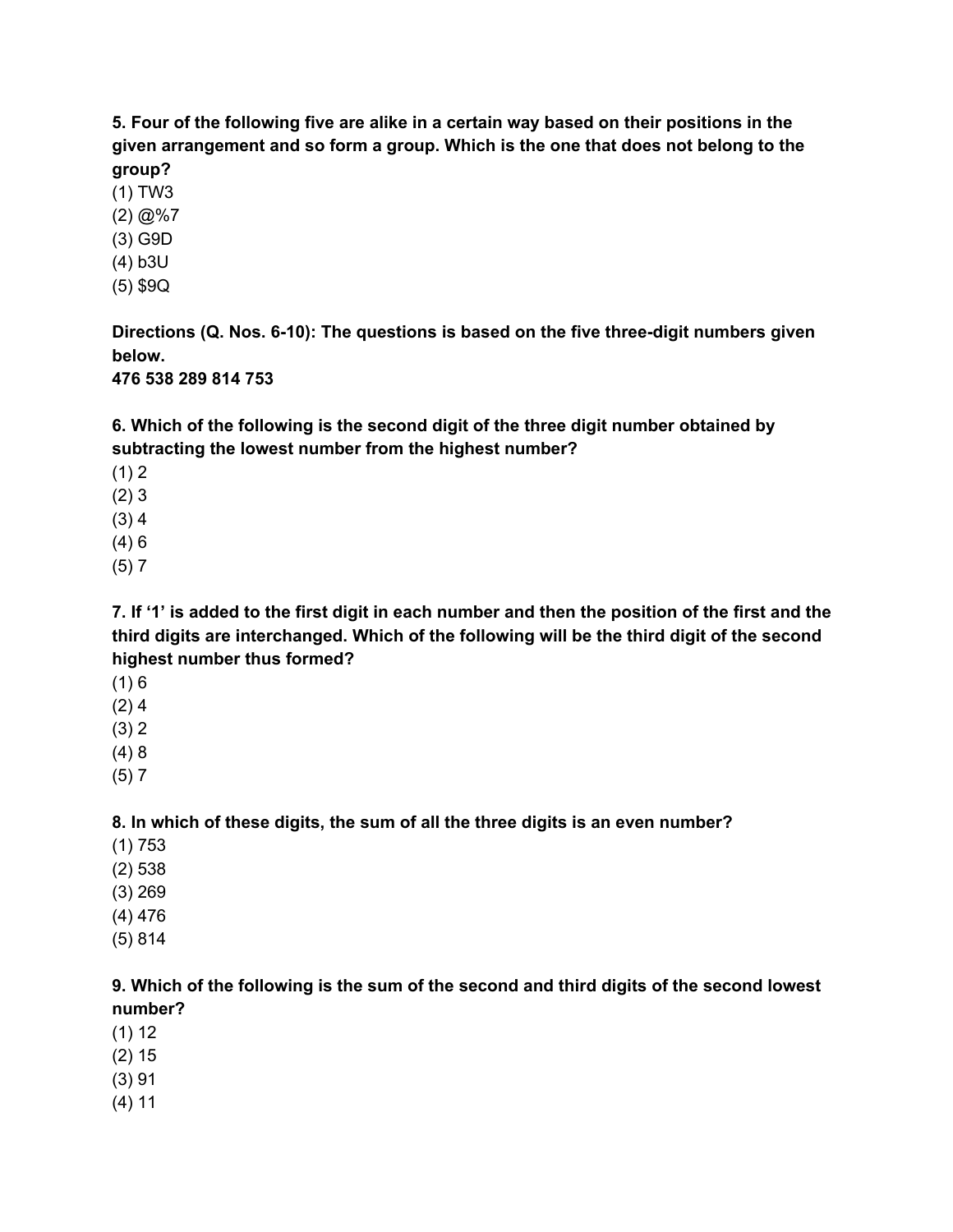(5) 13

#### 10. If '1' is subtracted from third digit in the each number and the position of the first and **third digits are interchanged. Which of the following will be the first digit of the third highest number thus formed?**

- (1) 3
- (2) 5
- (3) 7
- (4) 8
- (5) 9

## **Directions (Q. Nos. 11-15): In these questions, the symbol @, %, Ó, \$ and # are used with the following meaning as illustrated below:**

P @ Q' means 'P is neither smaller than nor equal to Q'.

'P % Q' means 'P is neither greater than nor equal to Q'.

'P Ó Q' means 'P is not greater than Q'.

- 'P \$ Q' means 'P is not smaller than Q'.
- 'P # Q' means 'P is neither smaller nor greater than Q'.

Assuming the given statements to be true, find which conclusion is definitely true.

#### **11. Statements**

H @ K, K % M, M Ó D

**Conclusions** 

I. H @ D II. K % D

- (1) Either conclusion I or II is true.
- (2) Only conclusion I is true.
- (3) Neither conclusion I nor II is true.
- (4) Only conclusion II is true.
- (5) Both conclusions I and II are true.

## **12. Statements**

 $R$  % H, H Ó T, T @ K **Conclusions** 

- 
- I. T Ó R
- II. K % H
- (1) Either conclusion I or II is true.
- (2) Only conclusion I is true.
- (3) Neither conclusion I nor II is true.
- (4) Only conclusion II is true.
- (5) Both conclusions I and II are true.

## **13. Statements**

 $R$  Ó D, D \$ M, M # J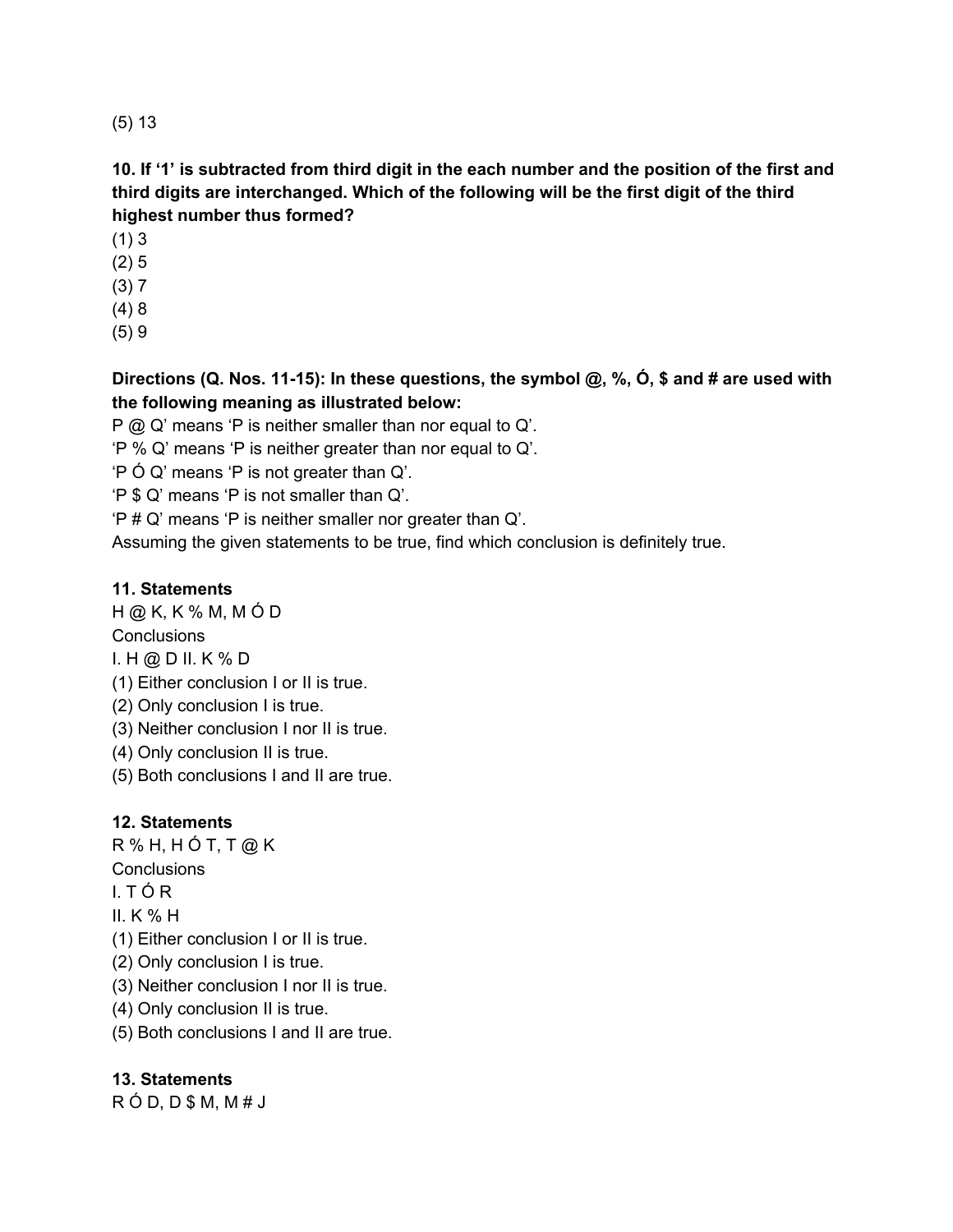**Conclusions** 

- I. J # D II. J % D
- (1) Either conclusion I or II is true.
- (2) Only conclusion I is true.
- (3) Neither conclusion I nor II is true.
- (4) Only conclusion II is true.
- (5) Both conclusions I and II are true.

#### **14. Statements**

 $W # D, Z Ó B, B $ H$ 

**Conclusions** 

I.  $H \# Z$  II. B % W

(1) Either conclusion I or II is true.

- (2) Only conclusion I is true.
- (3) Neither conclusion I nor II is true.
- (4) Only conclusion II is true.
- (5) Both conclusions I and II are true.

#### **15. Statements**

F \$ N, N @ D, D % B

**Conclusions** 

I. F @ D II. B @ N

- (1) Either conclusion I or II is true.
- (2) Only conclusion I is true.
- (3) Neither conclusion I nor II is true.
- (4) Only conclusion II is true.
- (5) Both conclusions I and II are true.

Directions (Q. Nos. 16-20): In these questions, two statements followed by two conclusions numbered I and II have been given. Decide which of the given conclusions logically follows the given statements disregarding commonly known facts.

#### **16. Statements**

All buses are cars.

All Scooters are buses.

**Conclusions** 

- I. No scooter is a bus.
- II. All cars are buses.
- (1) Either conclusion I or II is true.
- (2) Only conclusion I is true.
- (3) Neither conclusion I nor II is true.
- (4) Only conclusion II is true.
- (5) Both conclusions I and II are true.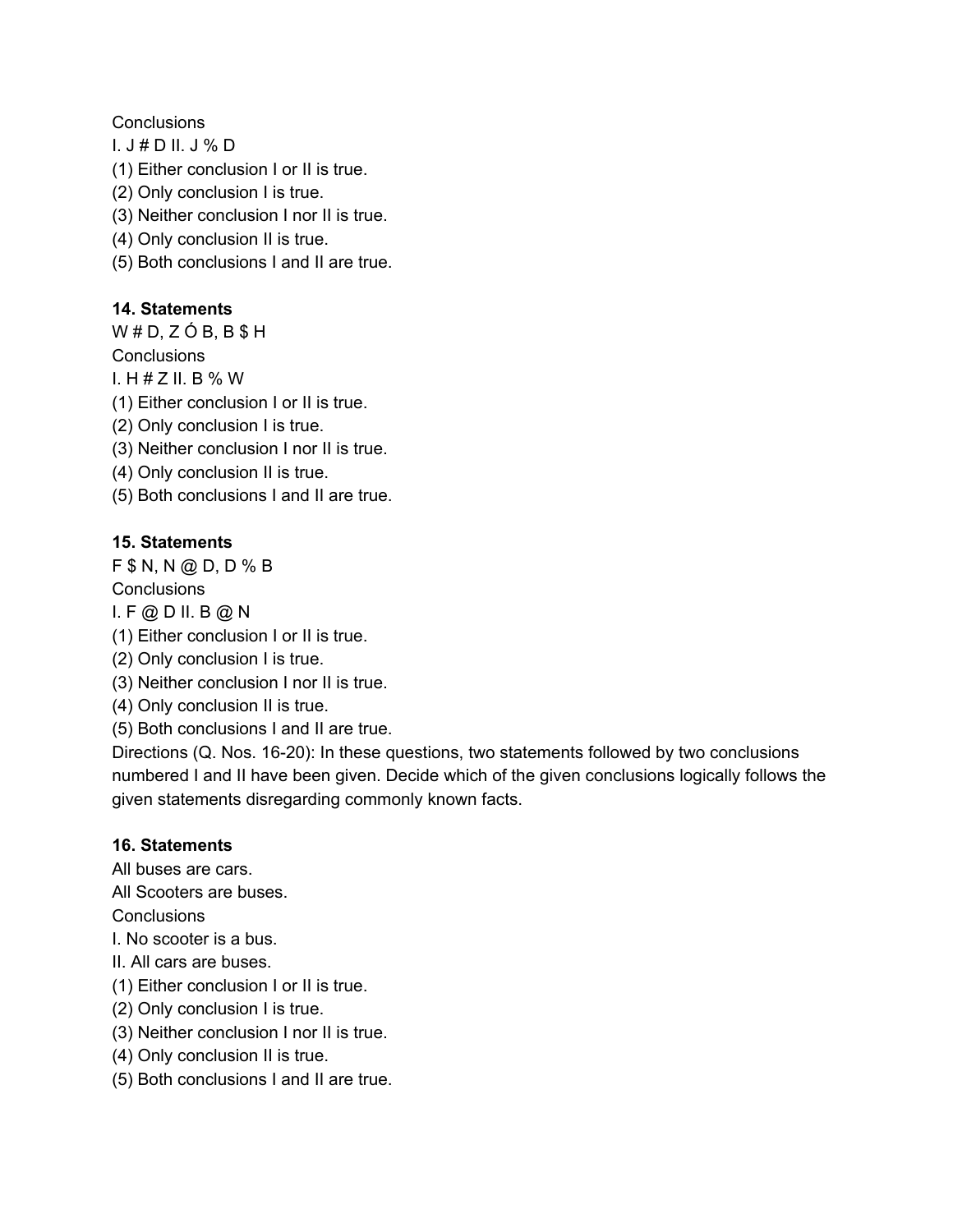#### **17. Statements**

No auditorium is hall.

All theatres are halls.

**Conclusions** 

I. No auditorium is a theatre.

II. All halls are theatres.

(1) Either conclusion I or II is true.

- (2) Only conclusion I is true.
- (3) Neither conclusion I nor II is true.
- (4) Only conclusion II is true.
- (5) Both conclusions I and II are true.

#### **18. Statements**

Some drugs are medicines.

No medicine is a treatment.

**Conclusions** 

I. All treatments being drugs is a possibility.

II. All drugs can never be treatments.

(1) Either conclusion I or II is true.

(2) Only conclusion I is true.

(3) Neither conclusion I nor II is true.

(4) Only conclusion II is true.

(5) Both conclusions I and II are true.

#### **19. Statements**

Some cameras are photos.

All cameras are snaps.

**Conclusions** 

I. All snaps are photos.

- II. Some snaps are photos.
- (1) Either conclusion I or II is true.
- (2) Only conclusion I is true.
- (3) Neither conclusion I nor II is true.
- (4) Only conclusion II is true.
- (5) Both conclusions I and II are true.

#### **20. Statements**

Some computers are tablets.

Some laptops are computers.

**Conclusions** 

I. No laptop is a tablet.

II. All tablets being computers is a possibility.

(1) Either conclusion I or II is true.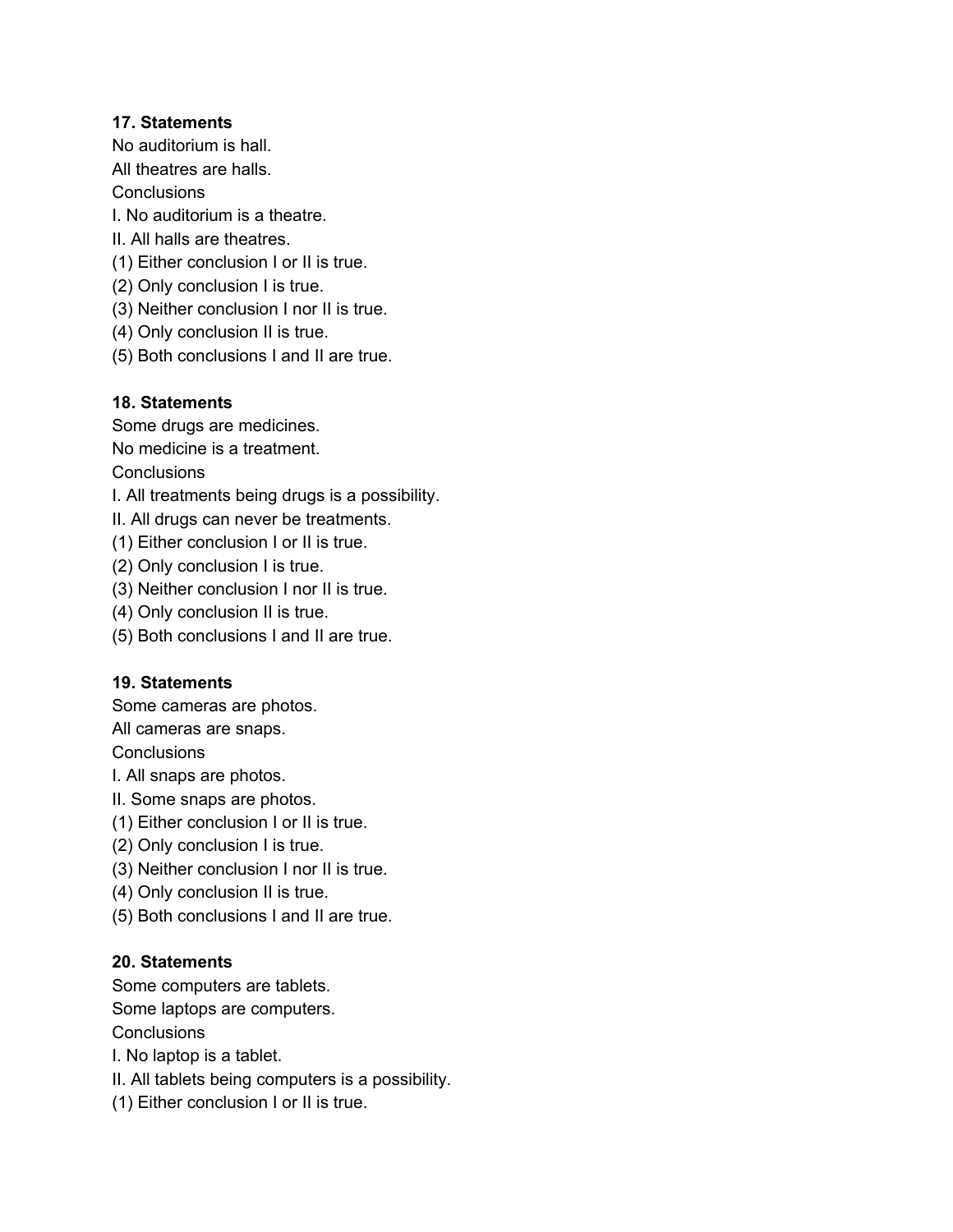- (2) Only conclusion I is true.
- (3) Neither conclusion I nor II is true.
- (4) Only conclusion II is true.
- (5) Both conclusions I and II are true.

#### **Directions (Q. Nos. 21-25): Study the following information carefully and answer the given questions:**

Eight friends L, M, N, O, P, Q, R and S are sitting around a square table in such a way that four of them sit at four corners of the square while four sit in the middle of each of the four sides. The ones who sit at the four sides face outside while those who sit in the middle of the sides face the centre.

- · Only one person sits between L and Q. L sits at middle of one of the series.
- · O sits third to the right of Q.
- · Both R and S are immediate neighbours of L.
- · M sits second to left of N.
- · N is neither an immediate neighbour of Q nor S.

#### 21. Four of the following five are alike in a certain way and so form a group. Which is the **one that does not belong to that group?**

- (1) L
- (2) R
- (3) S
- (4) O
- (5) P

#### **22. Who sits third to the left of Q?**

- (1) M
- (2) S
- (3) R
- (4) N
- (5) P

#### **23. How many people sit between M and S when counted from the right hand side of S?**

- (1) One
- (2) Three
- (3) None
- (4) Two
- (5) Four

#### **24. Which of the following is true regarding P?**

- (1) P sits exactly between M and N.
- (2) O sits second to right of P.
- (3) None of the given options is true.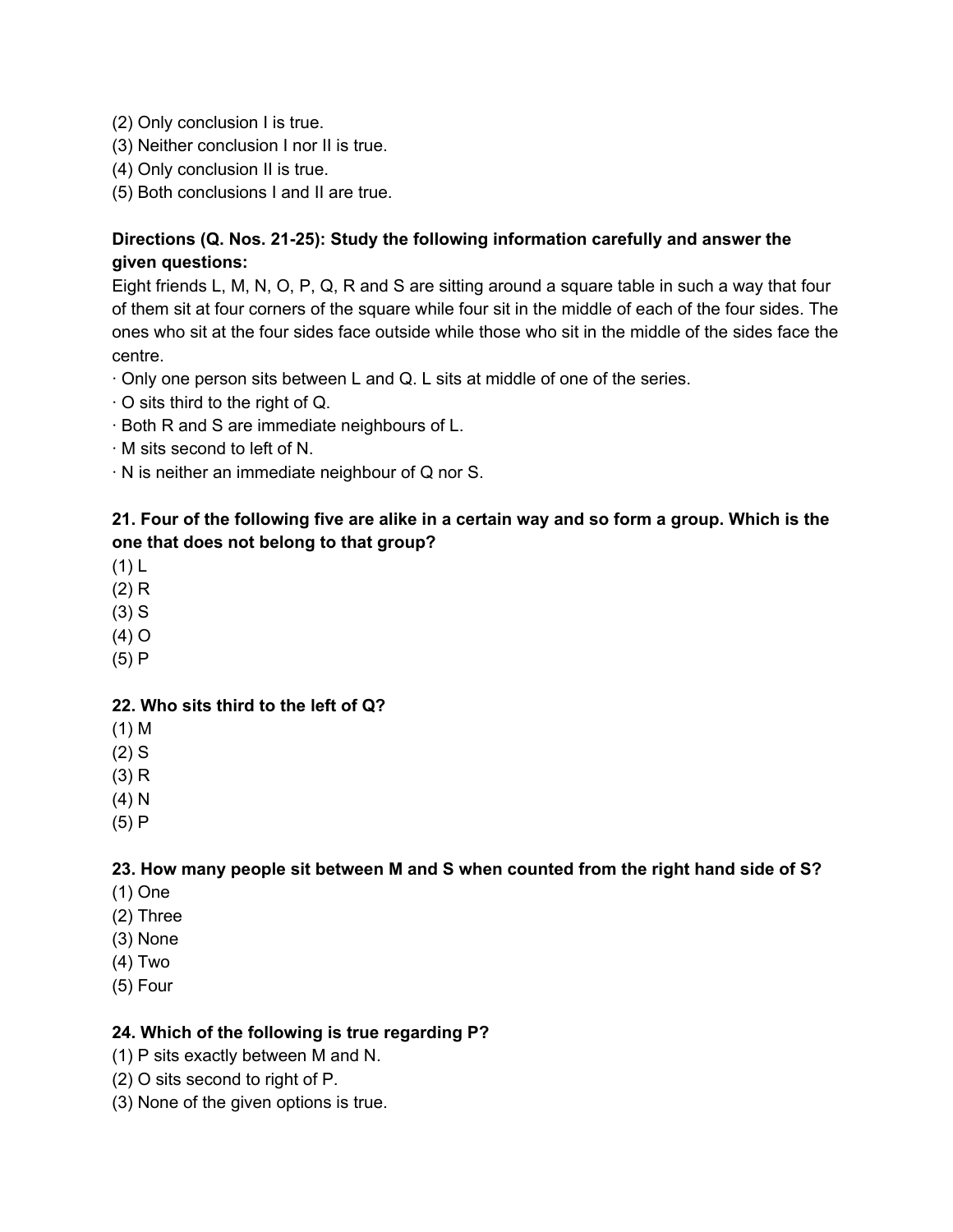- (4) L sits immediate right of P.
- (5) Q is an immediate neighbour of P.

#### **25. What is the position of P with respect to S?**

- (1) Fourth to the left
- (2) Second to the right
- (3) Second to the left
- (4) Third to the right
- (5) Third to the left

## **Directions (Q. Nos. 26-30): Study the information and answer the given questions. In a certain code language**

'work never goes waste' is written as 'rb mk ni tj' 'never waste your time' is written as 'ni ap sy rb' 'focus on your work' is written as 'mk ap cn or' 'focus goes with time' is written as 'sy tj cn ke' (All the codes are two letter codes only)

#### **26. In the given code language, what does the code 'tj' stand for?**

- (1) never
- (2) goes
- (3) on
- (4) work
- (5) waste

#### **27. What is the code for 'focus' in the given code language?**

- (1) ap
- (2) ni
- (3) sy
- (4) cn
- (5) mk

#### **28. What is the code for 'time' in the given code language?**

- (1) tj
- (2) sy
- (3) ni
- (4) cn
- (5) rb

#### **29. Which of the possibly means 'work on projects'?**

- (1) sy cn tj
- (2) gt cn or
- (3) mk gt or
- (4) mk cn gt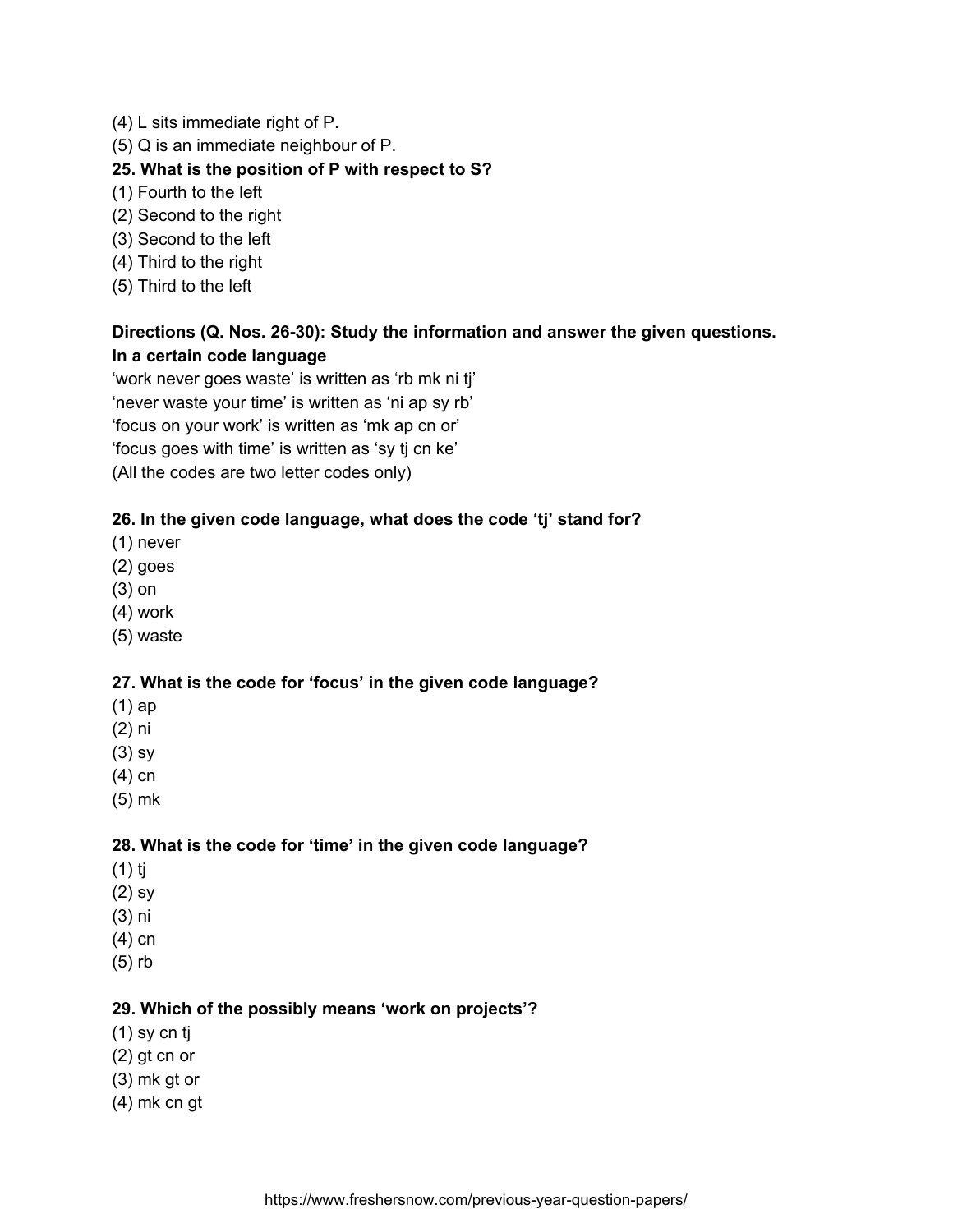(5) mk or sy

#### **30. In the given code language, what does the code 'rb' stand for?**

(1) Either 'never' or 'waste'

(2) goes

(3) your

(4) work

(5) time

## **Directions (Q. Nos. 31-35): Study the following information to answer the given questions.**

Ten people are sitting in two parallel rows having five people each, in such a way that there is an equal distance between adjacent person. In row 1-V, W, X, Y and Z are seated (but not necessarily in the same order) and all of them are facing North. In row 2-F, G, H, I and J are seated (but not necessarily in the same order) and all of the are facing South. Therefore, in the given seating arrangement, each member seated in a row faces another member of the other row.

· Y sits third to the left of W. The one who faces Y sits second to the right of F.

· Only one person sits between F and I.

· H and J are immediate neighbours of each other. J does not sit at any of the extreme ends of the line.

· The one faces G sits to the immediate right of Z.

· X is not an immediate neighbour of Z.

## **31. Who amongst the following faces H?**

(1) Y

(2) V

 $(3)$  Z

(4) W

(5) X

## **32. Who amongst the following sits to the immediate left of the person who sits exactly in the middle of row-2?**

 $(1)$  J

(2) H

(3) I

(4) G

(5) F

# **33. Four of the following five are alike in a certain way based on the given seating arrangement and thus form a group. Which is the one that does not belong to that group?**

 $(1)$  H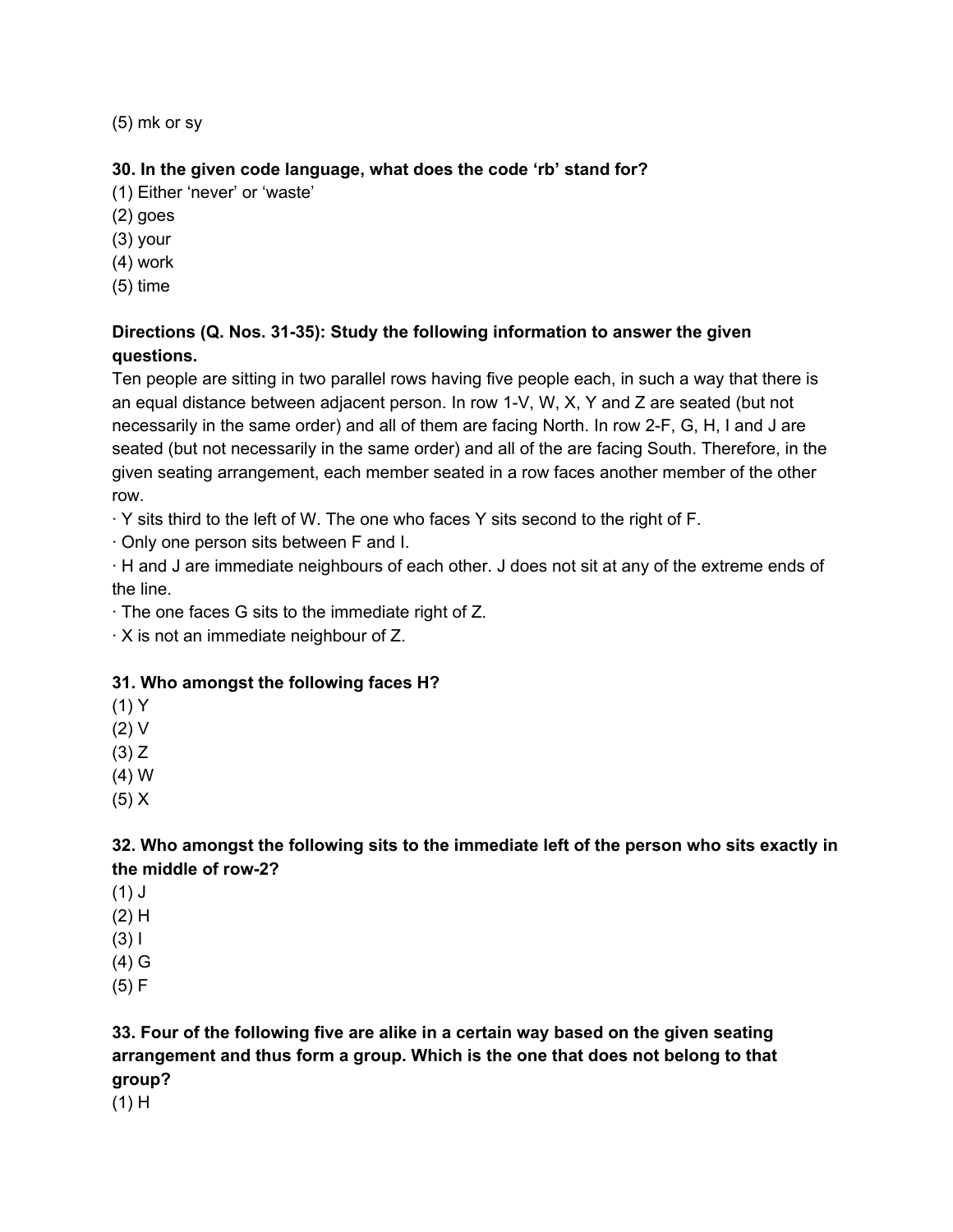#### (2) I

- (3) W
- (4) Y
- $(5) X$

# **34. Who amongst the following sits third to the right of the person who faces X?**

- (1) G
- (2) F
- (3) J
- $(4) 1$
- (5) H

# **35. Which of the following is true regarding V?**

- (1) None of the given options is true.
- (2) An immediate neighbour of V faces F.
- (3) X is an immediate neighbour of V.
- (4) W sits to immediate right of V.
- (5) V faces I.

Directions (Q. Nos. 36-40): These questions consist of a question and two statements numbered I and II below it. You have to decide whether the data given in the statements are sufficient to answer the questions. Read the statements and choose the most appropriate option.

## 36. In a straight line of eight people (all facing North), what is the position of R from the **left end?**

I. Y stands fourth from the right end of the line. Only two people stand between Y and Z. R stands to the immediate right of Z.

II. W stands fourth from the left end of the line. R is an immediate neighbour of W.

(1) The data in statement I alone are sufficient to answer the question while the data in statement II are not sufficient to answer the question.

- (2) The data in both statements I and II together are necessary to answer the question.
- (3) The data even in both statements I and II together are not sufficient to answer the question.
- (4) The data either in statement I or in statement II alone are sufficient to answer the question.
- (5) The data in statement II alone are sufficient to answer the question while the data in statement I are not sufficient to answer the question.

# **37. Among four friends W, X, Y and Z (each having different number of cookies), who has the most number of cookies?**

I. W has lesser number of cookies than Z. Y does not have the most number of cookies.

II. W has more cookies than Y. X does not have the most number of cookies.

(1) The data in statement I alone are sufficient to answer the question while the data in statement II are not sufficient to answer the question.